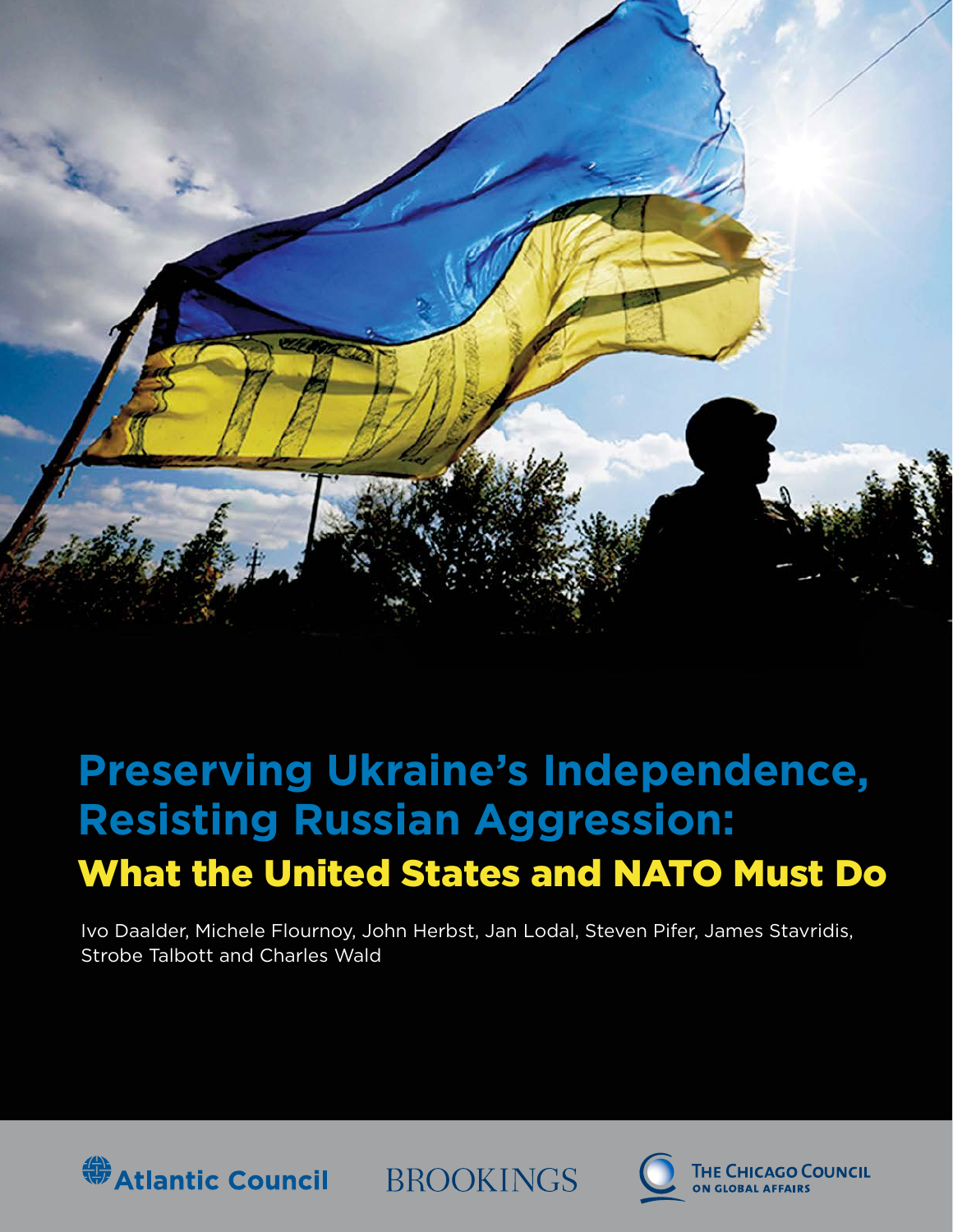© 2015 The Atlantic Council of the United States. All rights reserved. No part of this publication may be reproduced or transmitted in any form or by any means without permission in writing from the Atlantic Council, except in the case of brief quotations in news articles, critical articles, or reviews. Please direct inquiries to:

Atlantic Council 1030 15th Street, NW, 12th Floor Washington, DC 20005

ISBN: 978-1-61977-471-1 Publication design: Krystal Ferguson; Cover photo credit: Reuters/David Mdzinarishvili

*This report is written and published in accordance with the Atlantic Council Policy on Intellectual Independence. The authors are solely responsible for its analysis and recommendations. The Atlantic Council, the Brookings Institution, and the Chicago Council on Global Affairs, and their funders do not determine, nor do they necessarily endorse or advocate for, any of this report's conclusions.*

**February 2015**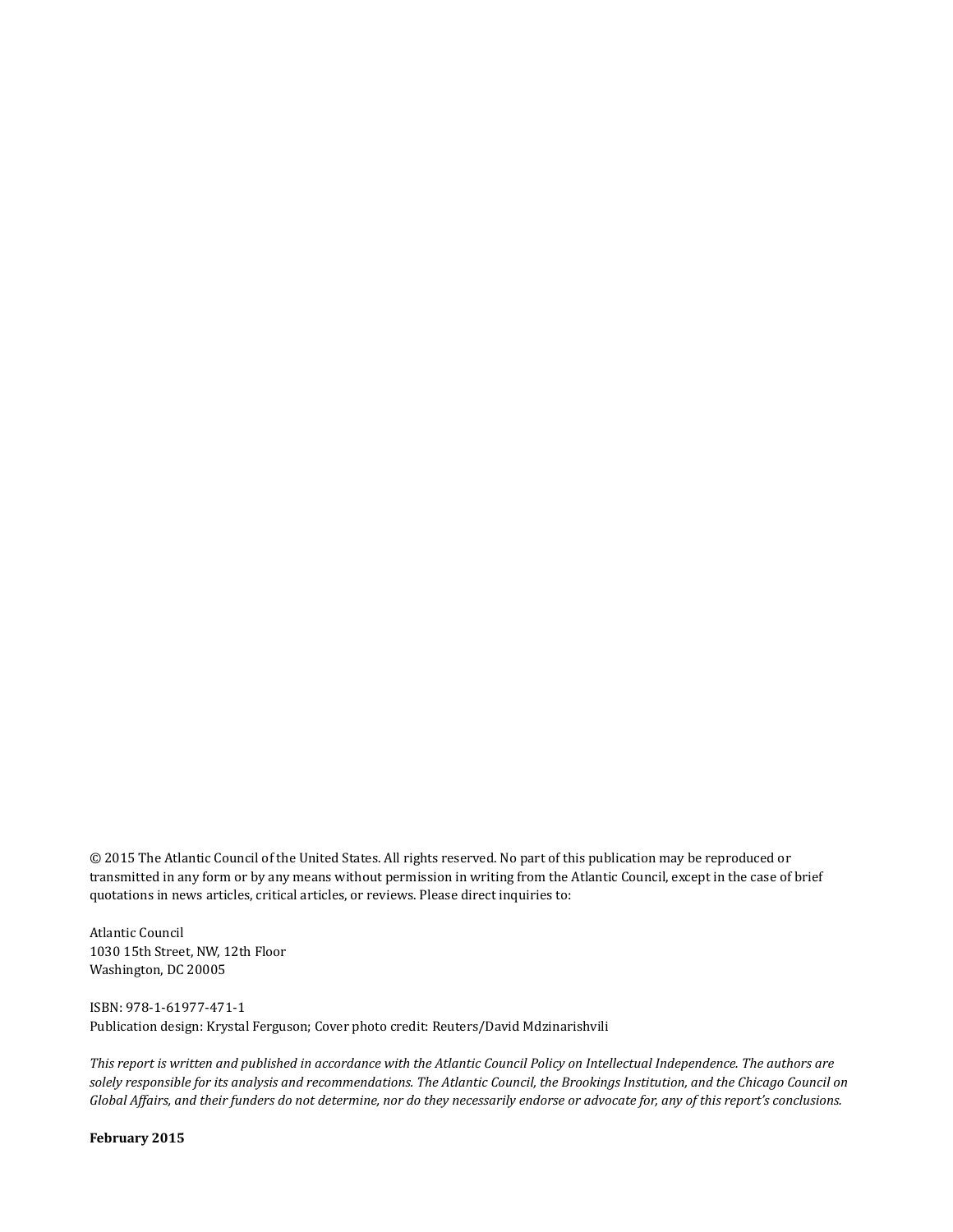# **PREFACE**

This report is the result of collaboration among scholars and former practitioners from the Atlantic Council, the Brookings Institution, the Center for a New American Security, and the Chicago Council on Global Affairs. It is informed by and reflects mid-January discussions with senior NATO and U.S. officials in Brussels and senior Ukrainian civilian and military officials in Kyiv and at the Ukrainian "anti-terror operation" headquarters in Kramatorsk.

The report outlines the background to the crisis over Ukraine, describes why the United States and NATO need to engage more actively and urgently, summarizes what the authors heard in discussions at NATO and in Ukraine, and offers specific recommendations for steps that Washington and NATO should take to strengthen Ukraine's defenses and thereby enhance its ability to deter further Russian aggression.

Such action would contribute to helping Ukraine restore control over its border and territory in

the Donbas provinces of Donetsk and Luhansk. A stronger Ukrainian military, with enhanced defensive capabilities, will increase the prospects for negotiation of a peaceful settlement. When combined with continued robust Western economic sanctions, significant military assistance to bolster Ukraine's defensive capabilities will make clear that the West will not accept the use of force to change borders in Europe. President Putin may hope to achieve glory through restoring, through intimidation and force, Russian dominion over its neighbors. But a peaceful world requires opposing this through decisive action.

We fully endorse the analysis and recommendations contained in the report and urge the Obama Administration and NATO governments, with support from the U.S. Congress and Allied parliaments, to move rapidly to implement the recommendations.

- Ivo Daalder, President, the Chicago Council on Global Affairs, and former U.S. Permanent Representative to NATO
- Michele Flournoy, Chair, Center for a New American Security, and former Under Secretary of Defense
- John Herbst, Director, Dinu Patriciu Eurasia Center, the Atlantic Council, and former U.S. Ambassador to Ukraine
- Jan Lodal, Distinguished Fellow and former President, the Atlantic Council, and former Principal Deputy Under Secretary of Defense
- Steven Pifer, Senior Fellow, the Brookings Institution, and former U.S. Ambassador to Ukraine
- James Stavridis, Member of the Board, the Atlantic Council, Dean, Fletcher School of Law and Diplomacy, Tufts University, and former Supreme Allied Commander Europe
- Strobe Talbott, President, the Brookings Institution, and former Deputy Secretary of State
- Charles Wald, Member of the Board, the Atlantic Council, and former Deputy Commander, U.S. European Command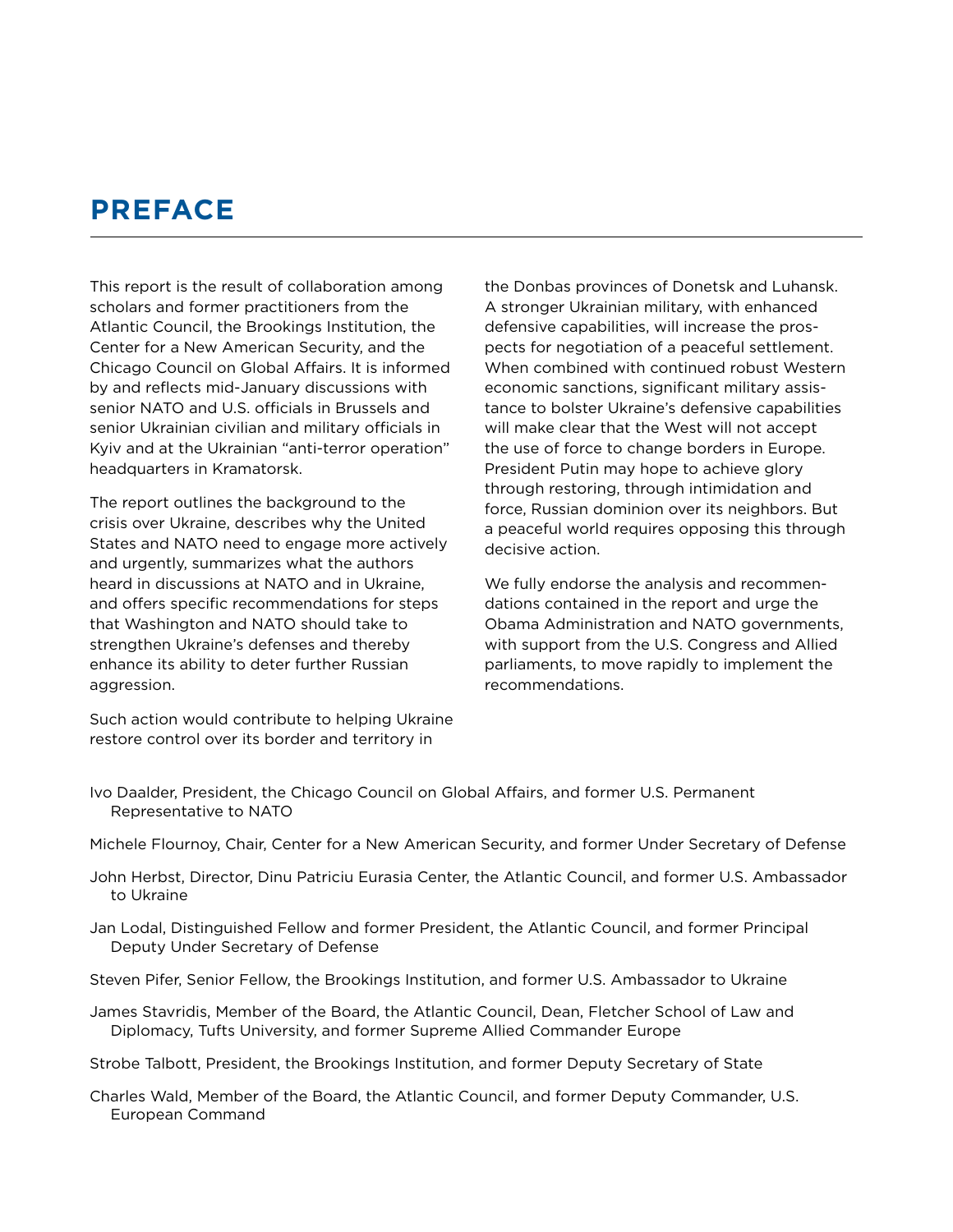# **TABLE OF CONTENTS**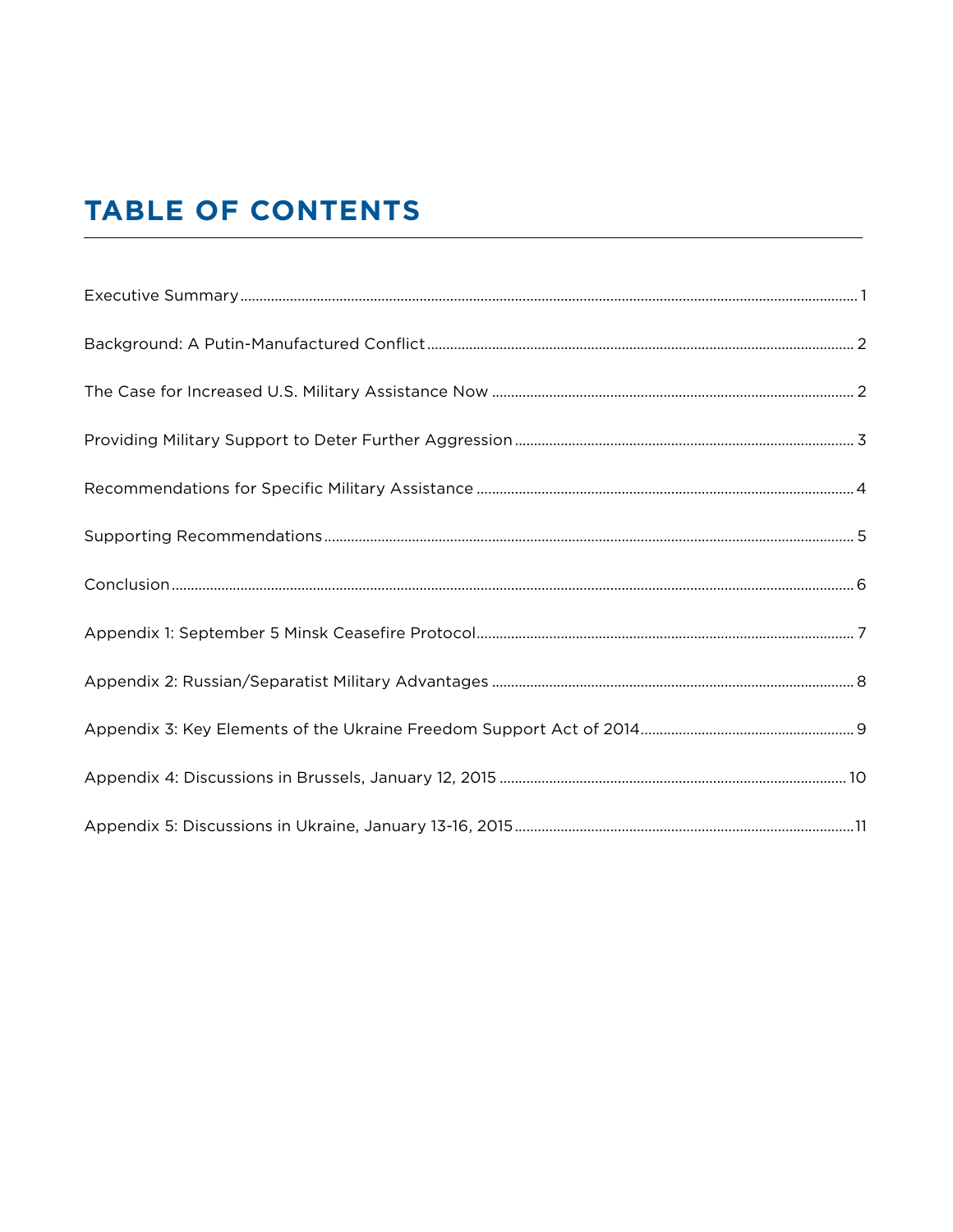# <span id="page-4-0"></span>**EXECUTIVE SUMMARY**

We face a critical juncture in Ukraine. There is no real ceasefire; indeed, there was a significant increase in fighting along the line of contact in eastern Ukraine in mid-January, with Russian/separatist forces launching attacks on the Donetsk airport and other areas. Instead of a political settlement, Moscow currently seeks to create a frozen conflict in eastern Ukraine as a means to pressure and destabilize the Ukrainian government. Russians continue to be present in the Donetsk and Luhansk oblasts in substantial numbers and have introduced significant amounts of heavy weapons. This could be preparation for another major Russian/ separatist offensive.

Russian success would fatally undermine Ukraine's stability and embolden the Kremlin to further challenge the security order in Europe. It might tempt President Putin to use his doctrine of protecting ethnic Russians and Russian speakers in seeking territorial changes elsewhere in the neighborhood, including in the Baltic States, provoking a direct challenge to NATO. Maintaining Western sanctions are critical but not by themselves sufficient. The West needs to bolster deterrence in Ukraine by raising the risks and costs to Russia of any renewed major offensive.

That requires providing direct military assistance—in far larger amounts than provided to date and including lethal defensive arms—so that Ukraine is better able to defend itself. The U.S. government should provide Ukraine \$1 billion in military assistance as soon as

possible in 2015, followed by additional tranches of \$1 billion in FY 2016 and FY 2017.

Additional non-lethal assistance should include: counterbattery radars, unmanned aerial vehicles (UAVs), electronic counter-measures for use against opposing UAVs, secure communications capabilities, armored Humvees and medical support equipment.

Lethal defensive military assistance should include light anti-armor missiles, given the large numbers of armored vehicles that the Russians have deployed in Donetsk and Luhansk and the abysmal condition of the Ukrainian military's light anti-armor weapons.

Other NATO members should provide military assistance as well. Of particular use to the Ukrainian military would be equipment and weapons from NATO members who operate former Soviet equipment compatible with the arms currently in the Ukrainian inventory.

Assisting Ukraine to deter attack and defend itself is not inconsistent with the search for a peaceful, political solution—it is essential to achieving it. Only if the Kremlin knows that the risks and costs of further military action are high will it seek to find an acceptable political solution. Russia's actions in and against Ukraine pose the gravest threat to European security in more than 30 years. The West has the capacity to stop Russia. The question is whether it has the will.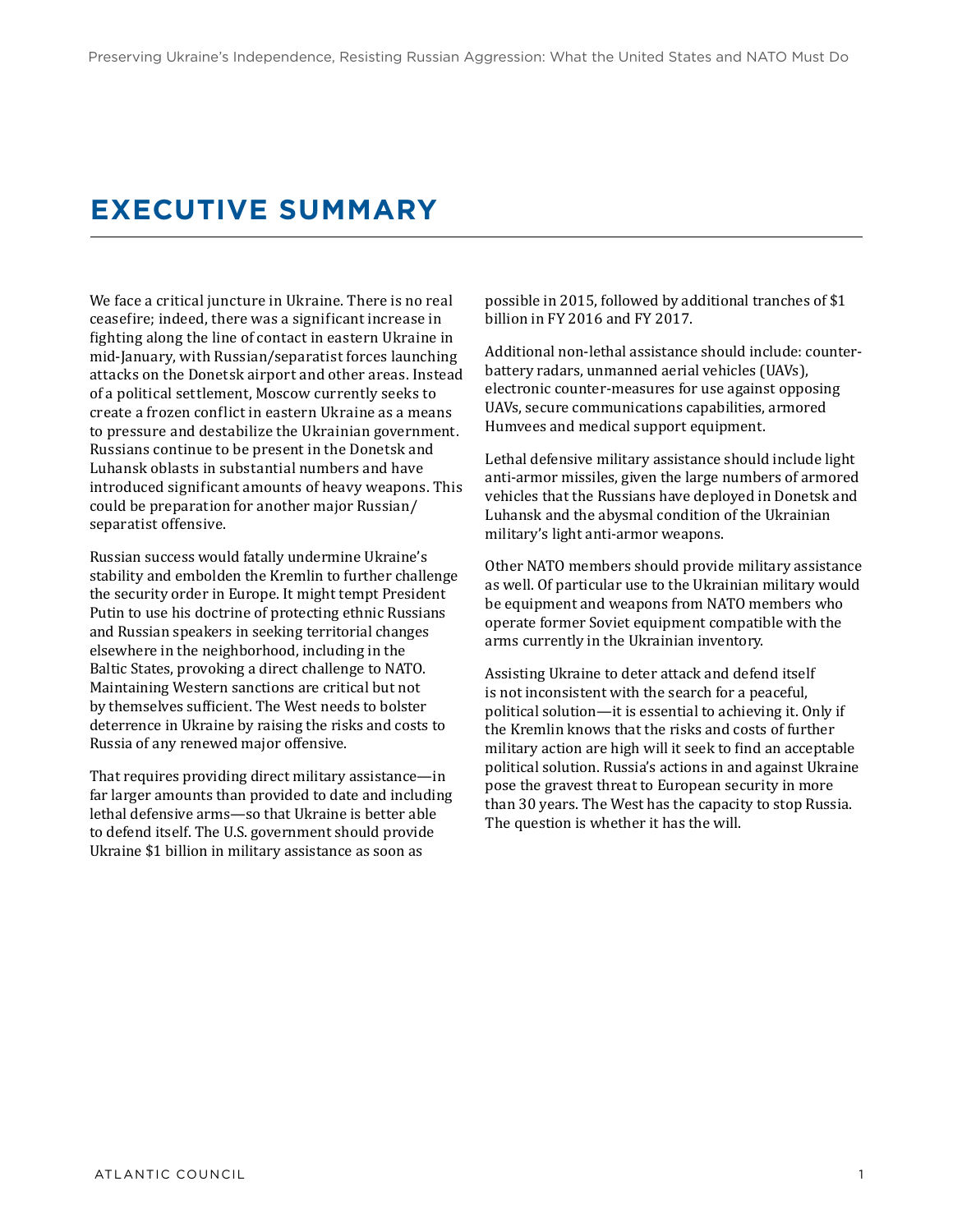### <span id="page-5-0"></span>Background: A Putin-Manufactured Conflict

Ukrainian President Yanukovych's November 2013 decision, apparently under great pressure from Putin, not to sign an association agreement with the European Union triggered massive demonstrations and an intense political crisis within Ukraine. The Ukrainian crisis became a major Ukraine-Russia conflict in late February 2014, when Yanukovych abandoned his position and Russian military forces seized Crimea. Just weeks after Russia's annexation of Crimea, armed separatists—with support, funding and leadership from Moscow—seized government buildings in the eastern Ukrainian oblasts of Donetsk and Luhansk. By May, the Russian-supported separatists had occupied a significant portion of the Donbas.

Once a Ukrainian counteroffensive started to make progress in June, Russia began supplying the separatists with heavy weapons, such as tanks, armored personnel carriers, artillery and advanced anti-aircraft systems, apparently including the BUK (NATO designator SA-11/17) surface-to-air missile system that shot down Malaysia Air flight 17 in July. Russia also sent in large numbers of "volunteers." When Ukrainian forces continued to make progress in August, regular Russian army units entered the Donbas, and attacked and inflicted heavy casualties on the Ukrainian military and Ukrainian volunteer battalions. The Ukrainian military reportedly lost well over half of its deployed armor.

A ceasefire was reached in Minsk on September 5, which significantly reduced the number of deaths from the fighting (see Appendix 1 for the twelve points of the ceasefire). But the ceasefire never fully took hold. In some areas, including around the Donetsk airport, fighting continued almost unabated. There was a significant improvement in compliance with the ceasefire beginning on December 8, but shellings across the line of contact between Ukrainian and separatist/ Russian forces in the Donbas increased markedly around January 11, and the situation again deteriorated. Since the ceasefire, the Russian-backed separatists have seized an additional 500 square kilometers of territory.

The United States, European Union and other countries imposed increasingly severe economic sanctions on Russia over the course of 2014. They began with sanctions targeted at individuals but in July and September applied much broader and more robust sanctions targeting a range of Russian entities in the financial, energy and defense sectors. Sanctions appear to be having a significant impact on the Russian

economy—particularly as oil prices have dropped substantially, sharply reducing export earnings. But they have not yet achieved their principal political goal: effecting a change in Russian policy toward Ukraine. Western leaders have stated that sanctions will remain in place until the Kremlin's policy changes in a significant way.

Although there have been numerous diplomatic exchanges since the September 5 ceasefire agreement, little real progress has been made toward a broader settlement. The Russians have done little to implement the ceasefire terms. They have not withdrawn their forces and equipment; indeed, NATO and Ukrainian sources report a significant influx of Russian heavy equipment in December and January. By all appearances, as of mid-January, the Russian government does not seek a genuine settlement in eastern Ukraine but intends to create a frozen conflict as a means to pressure and destabilize the Ukrainian government.

Russian and separatist forces currently operating in eastern Ukraine enjoy significant advantages over the Ukrainian armed forces in air superiority, intelligence, electronic warfare, command and control, artillery and rockets, supply and logistics, and sanctuary in Russia (see Appendix 2 for more detail). These advantages have significantly contributed to losses suffered by Ukrainian forces since the September 5 ceasefire. These capabilities most likely render Ukrainian forces unable to prevent, and unlikely to halt on favorable terms, a major offensive by Russian and separatist forces to take additional territory in the Donetsk and Luhansk oblasts or to create a land bridge through Mariupol to Crimea.

#### The Case for Increased U.S. Military Assistance Now

The situation in eastern Ukraine is urgent and deteriorating. In recent weeks, the flow of heavy weapons has grown markedly, and Moscow is no longer taking steps to hide this support from overhead imagery. Fighting along the line of contact increased significantly during the week of January 19. Aleksandr Zakharchenko, leader of the self-proclaimed "Donetsk People's Republic," indicated on January 23 that the separatists would seek to take all of the Donetsk oblast. Large numbers of Russian forces remain deployed along the border, ready to enter Ukraine on very short notice.

Russian and separatist forces clearly have the capacity for further offensive military action—whether to gain control of the entire Donbas region or, worse, to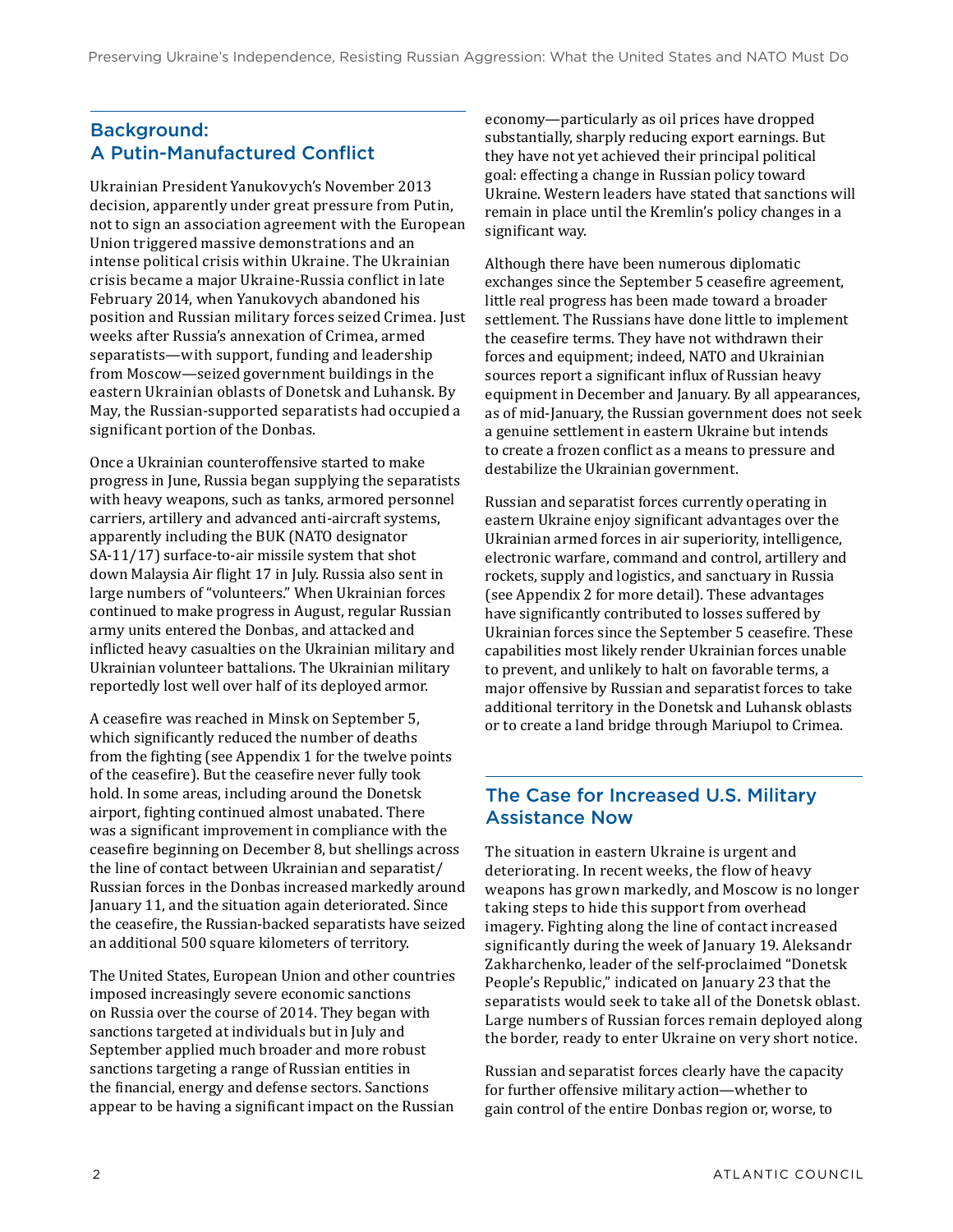<span id="page-6-0"></span>establish a land bridge between Russia and the Crimea through effective control of southeastern Ukraine. Any such offensive move would set back the prospect for a peaceful settlement and further destabilize Ukraine. The costs to the West of maintaining an independent Ukraine would then only grow, and Moscow might be emboldened to take further actions. While these actions may not seem likely, they certainly are not unthinkable. Few analysts at the end of 2013 would have considered a Russian military seizure of Crimea or invasion of the Donbas "thinkable."

The post-World War II effort to create a safer Europe is under serious threat. The 1975 Conference on Security and Cooperation in Europe Final Act, in which Russia agreed to respect the "inviolability of borders" in Europe, has been blatantly violated. The United States, moreover, is a signatory to the 1994 Budapest Memorandum on Security Assurances for Ukraine. In that document, the United States, Britain and Russia committed to respect Ukraine's sovereignty, independence and territorial integrity, and not to use or threaten to use force against Ukraine. Russia has grossly violated those commitments, which were key to Kyiv's decision to eliminate its nuclear weapons. The United States and Britain should, in response, do more to robustly support Ukraine and penalize Russia.

This is not just a question of honoring U.S. commitments under international agreements. It is important for preserving the credibility of security assurances for the future, when they might play a role in resolving other nuclear proliferation cases, such as Iran and North Korea.

Above and beyond Ukraine—and more important in strategic terms for the United States and NATO—is the need to respond to the challenge to European and Eurasian security posed by the Kremlin's aggressive policies. Russia has broken the cardinal rule of postwar European security, i.e., states must not use military force to change international borders. Putin and the Kremlin have proclaimed a unique and legally dubious right to "protect" ethnic Russians and Russian speakers, wherever they are located and whatever their citizenship. This was the justification that Putin belatedly offered for Russia's illegal annexation of Crimea, despite the fact that there was no credible threat to ethnic Russians in Crimea.

If not constrained, such Russian policies represent a clear danger to European security, the North Atlantic community, as well as to Russia's neighbors in Eurasia. Given the many other world challenges confronting the United States, especially problems in the broader Middle East and the strategic challenge posed by the rise of China, Washington and other capitals have not devoted sufficient attention to the threat posed by Russia and its implications for Western security. This must change.

If the United States and NATO do not adequately support Ukraine, Moscow may well conclude that the kinds of tactics it has employed over the past year can be applied elsewhere. Of particular concern would be Russian actions to destabilize Estonia or Latvia, each of which has a significant ethnic Russian minority and both of which are NATO members to whom the United States and allies have an Article 5 commitment. The Kremlin has already demonstrated aggressive intent in the Baltics by kidnapping an Estonian security official the day the NATO Wales summit ended.

To be sure, there are issues on which the interests of the United States and the West, on the one hand, and Russia, on the other, coincide. These include preventing Iran from acquiring nuclear arms, avoiding a return of the Taliban or chaos in Afghanistan, the broader counterterrorism struggle, and controlling nuclear weapons and materials. But these interests should not outweigh the West's interest in blocking Russian aggression that poses a threat not just to Ukraine, but also to the security of broader Europe and the transatlantic community.

The world has faced this kind of challenge before. History makes clear that the only way to stop such aggression from precipitating a regional or even worldwide conflagration is to deter and defend against it as early as possible and not to be fooled by protestations of innocent motives or lack of further ambitions.

### Providing Military Support to Deter Further Aggression

The Ukrainian military appears capable of limited military operations, such as the January 19 counterattack on the Donetsk airport (the airport reportedly has since been lost). Given the experience of August, however, Kyiv is most unlikely to launch a major military effort to try to regain control of Donetsk and Luhansk; President Poroshenko has said there can be no military solution and has sought a negotiated settlement.

There remains, however, the question of Kyiv's ability to defend itself against further Russian attacks. Even with enormous support from the West, the Ukrainian army will not be able to defeat a determined attack by the Russian military. This point is well understood in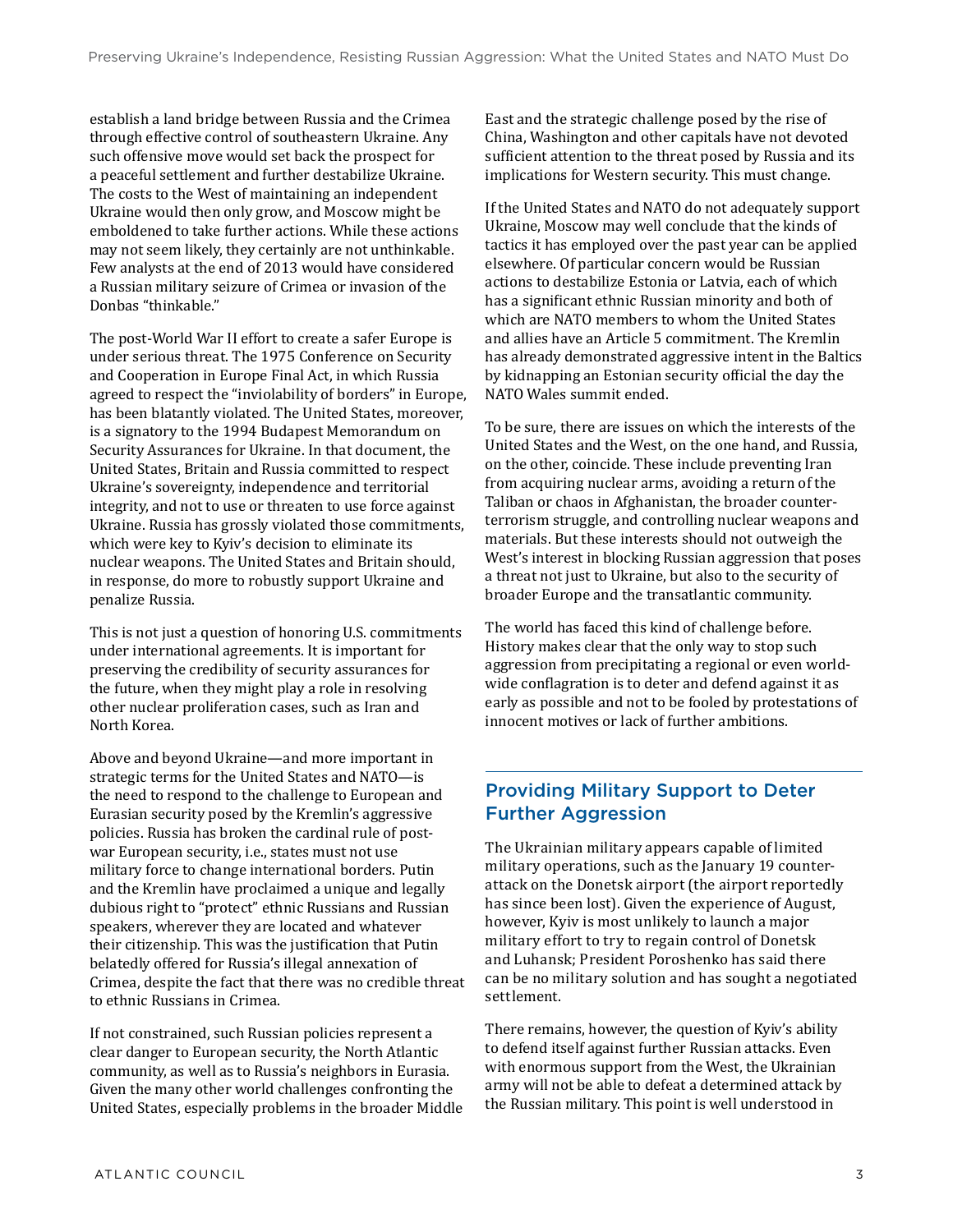<span id="page-7-0"></span>Kyiv. The more appropriate goal of Western military assistance should be to give the Ukrainian military additional defense capabilities that would allow it to inflict significant costs on the Russian military, should the Russians launch new offensive operations, sufficient enough that Moscow will be deterred from further aggression.

The United States and NATO should seek to create a situation in which the Kremlin considers the option of further military action in or against Ukraine too costly to pursue. The combination of closing off that option plus the cumulative impact of Western economic sanctions could produce conditions in which Moscow decides to negotiate a genuine settlement that allows Ukraine to reestablish full sovereignty over Donetsk and Luhansk. (The West cannot lose sight of the status of Crimea, though Kyiv has said that that is an issue for the longer term; it correctly attaches priority to the Donbas situation.)

Putin's aggression in Ukraine and self-proclaimed right to protect ethnic Russians and Russian speakers wherever they are pose the gravest security threat to the transatlantic community and Eurasia since the end of the Cold War. The United States and NATO must recognize this danger and adjust policies and allocate resources accordingly. A firm Western response can bolster Kyiv's ability to deter further Russian attacks. Moreover, if confronted by a strong Western response in support of Ukraine, the Kremlin will be far less tempted to challenge the security or territorial integrity of other states, including NATO members Estonia and Latvia.

### Recommendations for Specific Military **Assistance**

Bolstering Ukraine's defense capabilities will require a commitment of serious resources. The U.S. government in 2014 pledged \$120 million in non-lethal military assistance, of which about half has been delivered. The Ukraine Freedom Support Act of 2014 authorized—but did not appropriate—\$350 million in military assistance (non-lethal and lethal) over three years (see Appendix 3 for key provisions of the Act).

This is a beginning. But a much more substantial effort is required. The administration should request, and Congress should immediately authorize and appropriate, \$1 billion in assistance to bolster Kyiv's defense and deterrence capabilities as rapidly as possible in 2015, with additional tranches of \$1 billion to be provided in FY 2016 and FY 2017. Congressional staff should coordinate with the Departments of Defense and State

to ensure that Congressional authorizations are written in a way that allows the government to make quick and efficient use of the assistance.

Some of us traveled January 12-16 to Brussels for discussions with senior NATO leaders, to Kyiv for discussions with senior Ukrainian civilian and military leaders, and to Kramatorsk to meet with the commanding general of the "anti-terror operation" and his staff.1 According to both NATO and Ukrainian officials, Russian military personnel are in the Donbas, and there has been a significant influx of additional Russian heavy equipment in December and January. The Ukrainians reported that the Russians make heavy use of unmanned aerial vehicles (UAVs) for surveillance and reconnaissance and combine those with long-range artillery and rocket strikes with devastating effect. (See Appendices 4 and 5 for details on discussions in Brussels and Ukraine.)

The following recommendations, based on what we heard in Brussels, Kyiv and Kramatorsk, constitute a minimum immediate response. Washington should urgently consult with Kyiv on provision of the following types of military assistance, with a view to rapid procurement—or provision from existing U.S. defense stocks—and delivery:

- Counter-battery radars that can detect and locate the origin of multiple launch rocket system (MLRS) launches and artillery firings out to a range of 30-40 kilometers. These will enable the Ukrainian military to identify ceasefire violations and potentially to target the Russian/separatist weapons that have thus far caused the greatest number of Ukrainian casualties. (Approximately 70 percent of Ukrainian casualties are from rocket and artillery fire.)
- Medium altitude/medium range UAVs. These will assist the Ukrainian military to increase its tactical situational awareness, identify opposing troop deployments, and locate opposing MLRS and artillery.
- Electronic counter-measures for use against opposing UAVs. This will give the Ukrainian military capabilities to disrupt opposition UAVs conducting missions against Ukrainian forces.
- Secure communications capabilities. Much Ukrainian tactical communication currently is conducted over non-secure radios or cell phones and thus is extremely vulnerable to interception by Russian intelligencegathering systems.

<sup>1</sup> Daalder, Herbst, Lodal, Pifer and Wald traveled to Brussels and Ukraine.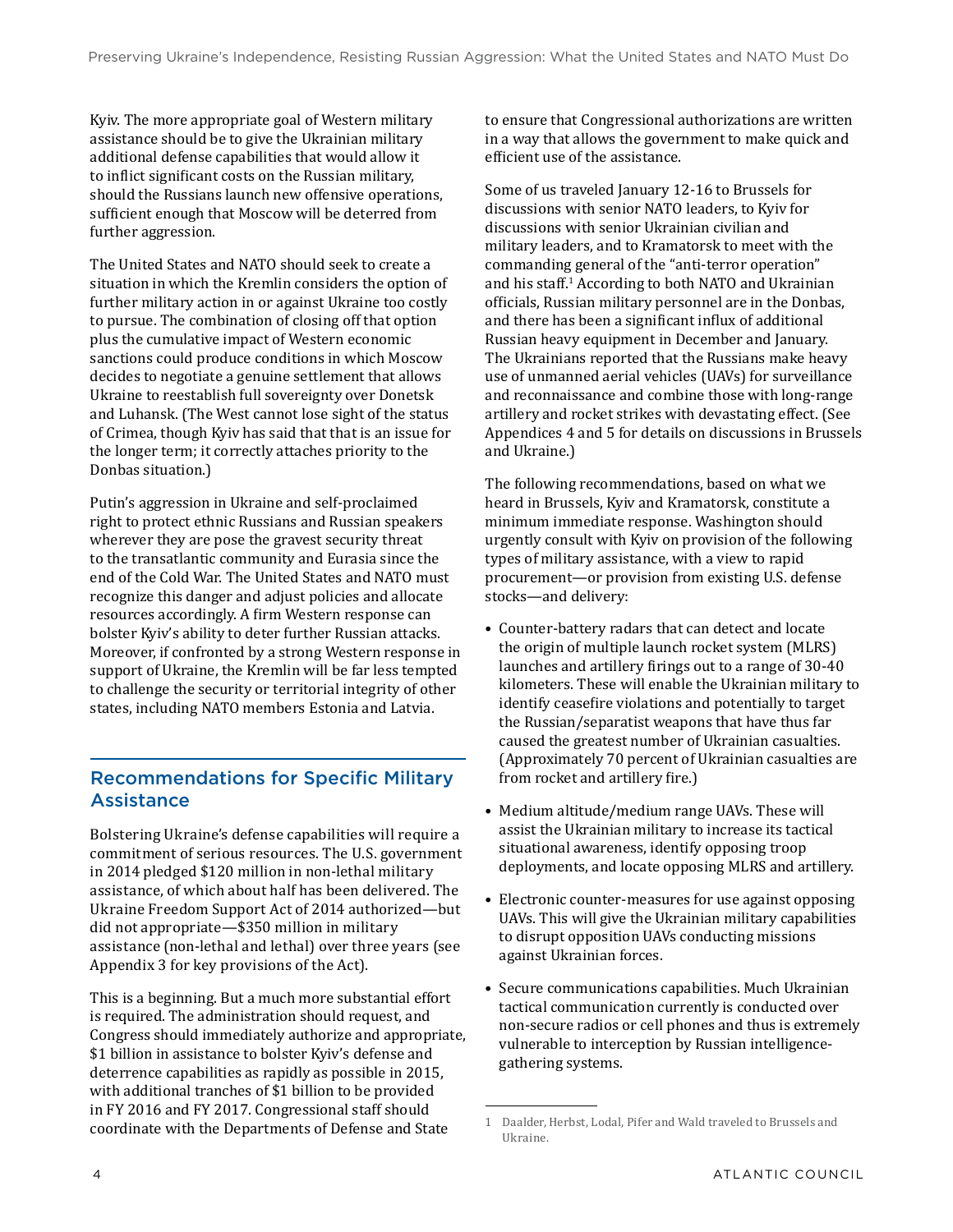- <span id="page-8-0"></span>• Armored Humvees. With Russian UAVs patrolling the skies and the persistent threat of Russian precision rocket and artillery fire, Ukrainian forces require all-weather mobility, speed, reliability and a measure of protection as they move between positions on the battlefield.
- Medical support equipment. Ukrainian casualties are greater because of their relatively underdeveloped and severely under resourced military medical system. The provision of field hospitals would greatly improve their soldiers' survival rate.
- In addition to the above non-lethal items, the U.S. government should immediately change its policy from prohibiting lethal assistance to allowing provision of defensive military assistance, which may include lethal assistance, most importantly, light antiarmor missiles. Ukrainian light anti-armor capabilities are severely lacking at a time when the Russians have moved large numbers of tanks and armored personnel carriers into the Donbas (70 percent of their existing stocks of light anti-armor weapons reportedly do not work). Any major Russian/separatist advance beyond the line of contact would presumably make heavy use of tanks and armored personnel carriers. Anti-armor missiles would give the Ukrainian army the capability to impose heavier costs and support the disruption of such attacks. Raising the risks and costs will help deter further Russian offensive operations.

Given the urgency of the situation—some fear that a new offensive could be launched once the spring arrives in April/May—consideration should be given to drawing equipment from U.S. stocks and using assistance funds to replenish U.S. inventories.

Bolstering Ukraine's defenses should not be a U.S.-only responsibility. NATO members should also increase their military assistance to Ukraine, with a view to meeting the priority needs identified above. NATO allies who have former Soviet/Warsaw Pact equipment and weapons systems similar to or compatible with those now operated by the Ukrainian military should consider contributing those to Kyiv's defense capabilities.

Ukraine has a significant need for improved air defenses. While Russian resort to large-scale air strikes would remove any veneer from Moscow's claim that its military is not engaged in operations in/against Ukraine, such action cannot be excluded. Procuring advanced U.S. air defense weapons would be expensive, and integrating them into the existing Ukrainian air defense system would take time. A quicker solution would be for NATO members who operate similar former Soviet air defenses to provide equipment and weapons from their stocks to Ukraine. For the longer term, U.S. military experts should consult with the Ukrainian military on steps to build a stronger national air defense. As part of this discussion, the United States should not rule out the possibility of helping provide advanced air defense systems.

The U.S. government should approach Poland, the Baltic States, Canada and Britain regarding their readiness to provide lethal military assistance. Such assistance should be coordinated to avoid duplication of efforts. Poland, in particular, as a former Warsaw Pact member, should be able to help with consumables and spare parts, as well as compatible equipment, since the bulk of Ukraine's equipment is Soviet in origin.

Some in the West are concerned that provision of military assistance, particularly of lethal arms, would cause Russia to escalate the crisis. We vehemently disagree. Russia has already continuously escalated: seizing and annexing Crimea, encouraging and aiding separatists in eastern Ukraine, providing the separatists with heavy arms, and ultimately invading the Donbas with regular Russian army units. Although NATO and Ukraine differ over whether Russian regular units have been withdrawn, there is no dispute that a significant number of Russian officers and a large amount of Russian military equipment remain in the Donbas. Enhanced military assistance would increase Kyiv's capability to deter further Russian escalation.

### Supporting Recommendations

There exists a clear gap between NATO and Ukrainian intelligence estimates with regard to the number and organization of Russian military personnel in eastern Ukraine. NATO and Ukrainian intelligence analysts should consult with a view to developing a common picture of the Russian presence. It appears that there are significant gaps in U.S. and NATO intelligence on Russian activities in and near eastern Ukraine. Given the grave nature of the danger posed by the Kremlin's aggression in Ukraine, the United States and NATO should increase intelligence coverage of the relatively small Ukrainian area of operations. Closing this intelligence gap requires an immediate shift of more intelligence assets to the Ukraine/Russia theater.

U.S. military equipment should be provided to the Ukrainian army only, not to the Ukrainian volunteer battalions. The U.S. Defense Attaché Office in Kyiv should be tasked to monitor the equipment's employment in order to ensure its effective and appropriate use.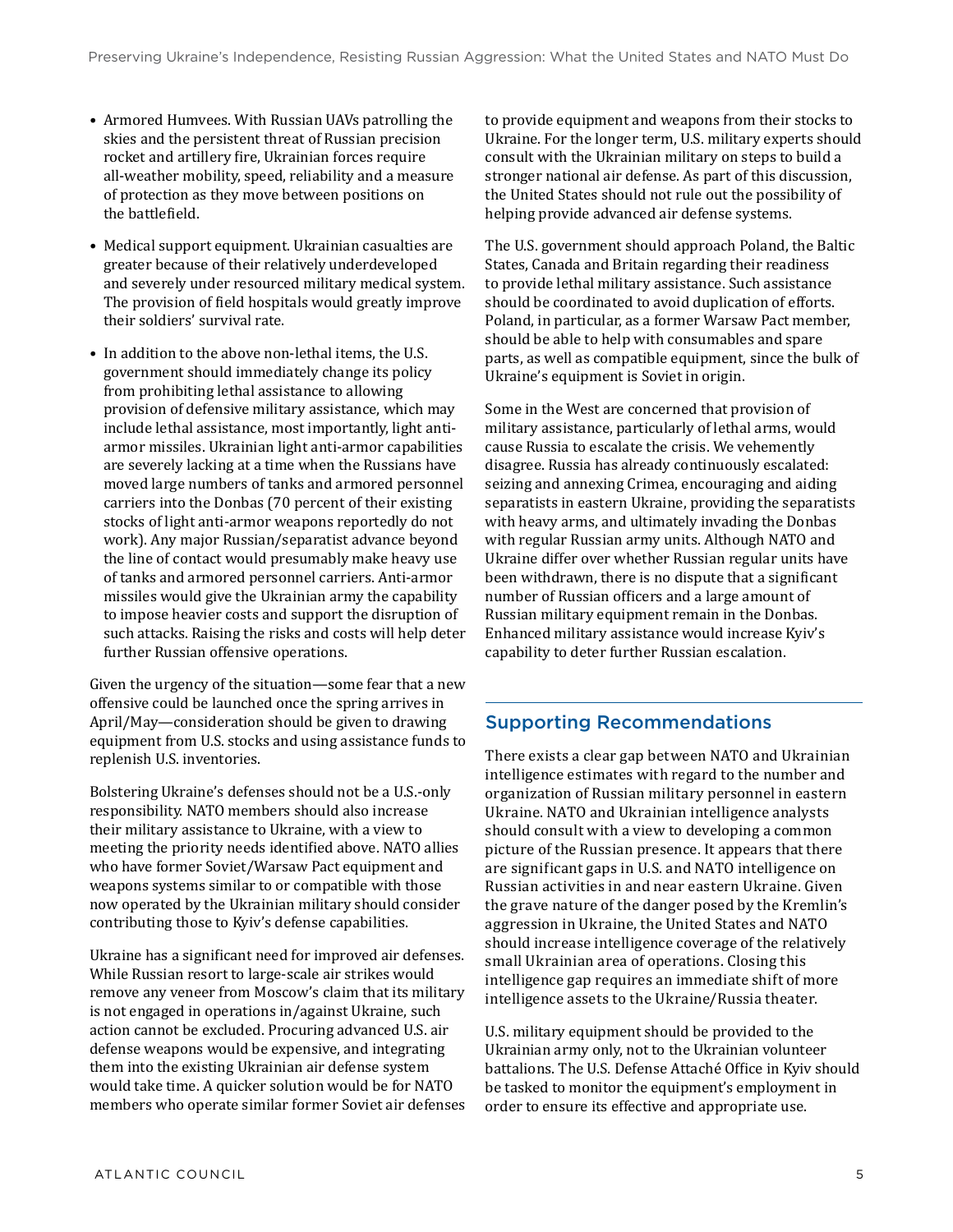<span id="page-9-0"></span>As a condition of this assistance, the U.S. government should require the Ukrainian government to develop and implement a plan to integrate the volunteer battalions into—and place them under command of—regular army units and the National Guard as rapidly as possible. That would enhance the effectiveness of Ukrainian military operations.

In providing military equipment, the United States and its NATO partners should steer clear of equipment that is of such technological sophistication that it would require U.S. or NATO personnel to operate or maintain. Ukraine's defense and deterrence posture can be bolstered without a direct U.S. or NATO presence on the ground, and we would not support such a presence under current circumstances.

### Conclusion

The West should work with Ukraine to create a successful and prosperous democratic state that is capable of choosing its own foreign policy course. The Ukrainian government has stated that it will institute economic and political reforms, as well as institute anti-corruption measures. Ukraine will need more financial support from international financial institutions, such as the International Monetary Fund, and the West. Others have made recommendations for such additional support, provided that Ukraine does indeed move forward on reform. Success in deterring

and, if necessary, defending against further aggression will strengthen Ukraine's sovereignty, but that may matter little unless the Ukrainian government moves forward with serious reforms.

The robust political and economic sanctions currently imposed on Russia with the full support of our European allies, and with the strong leadership of German Chancellor Merkel, are having an impact on the Russian economy and appear to have taken the Russian leadership by surprise. If Kyiv can deter further Russian military aggression while the sanctions have further impact on the Russian economy, there is a chance that Moscow will alter its course and seek a peaceful settlement in eastern Ukraine. In the meantime, however, Ukraine finds itself in a perilous state, and the Kremlin's aggression presents the transatlantic community with its most serious security threat in more than 30 years.

The United States and NATO must respond, both to support Ukraine and to push back against Russia's unacceptable challenge to the post-war European security order. This will require more military assistance, some of it lethal but none of it offensive. Should we delay action, the West should expect that the price will only grow. Should we not act more robustly, we can expect to face further Russian incursions, possibly including attempts to redraw borders elsewhere, and efforts to intimidate former Soviet states into accepting Russian dominance.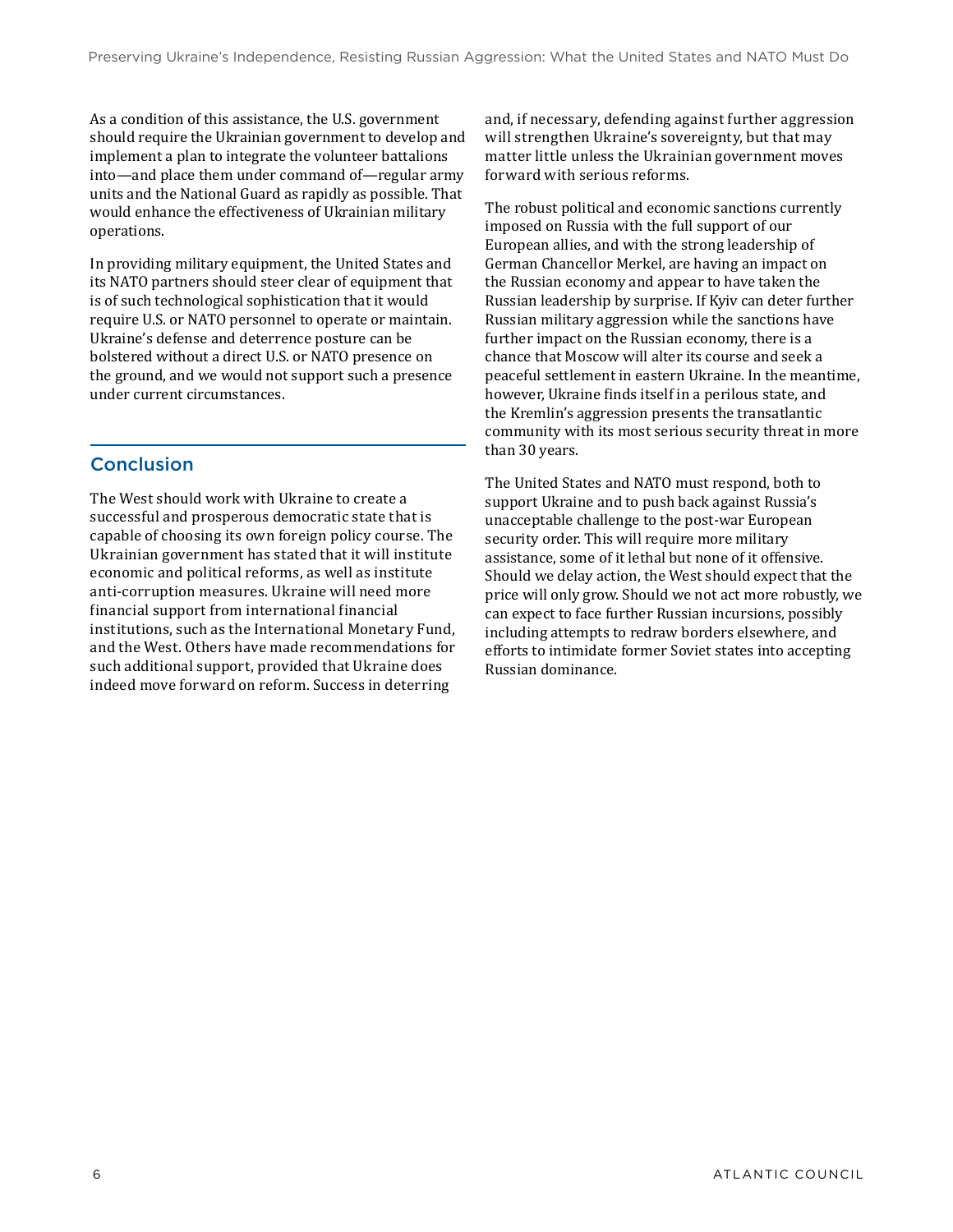### <span id="page-10-0"></span>**APPENDIX 1:** September 5 Minsk Ceasefire Protocol

Following is an informal translation of the Russian language text of the ceasefire protocol signed on September 5, 2014:

Protocol on the results of the consultations of the trilateral contact group regarding joint steps towards implementation of the peace plan of President of Ukraine Petro Poroshenko and the initiatives of President of Russia Vladimir Putin

As a result of consideration and discussion of the proposals by members of the consultations in Minsk on September 1, 2014, the trilateral contact group composed of representatives from Ukraine, the Russian Federation and the Organization for Security and Cooperation in Europe, an understanding was reached regarding the need to take the following steps:

- 1. Provide for an immediate and bilateral ceasefire.
- 2. Provide OSCE monitoring and verification of the ceasefire.
- 3. Conduct decentralization of power, including through approval of the law of Ukraine "On the temporary order of local self-government in certain districts of the Donetsk and Luhansk oblasts" (the law on special status).
- 4. Provide permanent monitoring at the Ukrainian-Russian state border, and verification by OSCE, with creation of a safety zone in the areas adjacent to the border in Ukraine and the Russian Federation.
- 5. Immediately free all hostages and persons being held illegally.
- 6. Approve a law to prevent the persecution and punishment of persons in regard to events that took place in certain districts of the Donetsk and Luhansk regions of Ukraine.
- 7. Continue an inclusive national dialogue.
- 8. Take measures to improve the humanitarian situation in Donbas.
- 9. Conduct early local elections in accordance with the law of Ukraine "On the temporary order of local self-government in certain districts of the Donetsk and Luhansk oblasts" (law on special status).
- 10. Remove illegal military formations, military equipment, and militants and mercenaries from the territory of Ukraine.
- 11. Approve a program for economic development of the Donbas and renew the vital functions of the region.
- 12. Give guarantees of personal security for participants in the consultations.

#### Members of the trilateral contact group:

Ambassador Heidi Tagliavini (Signed)

Second President of Ukraine L. D. Kuchma (Signed)

Ambassador of Russian Federation to Ukraine M. Yu. Zurabov (Signed)

A. V. Zakharchenko (Signed)

I. V. Plotnitskiy (Signed)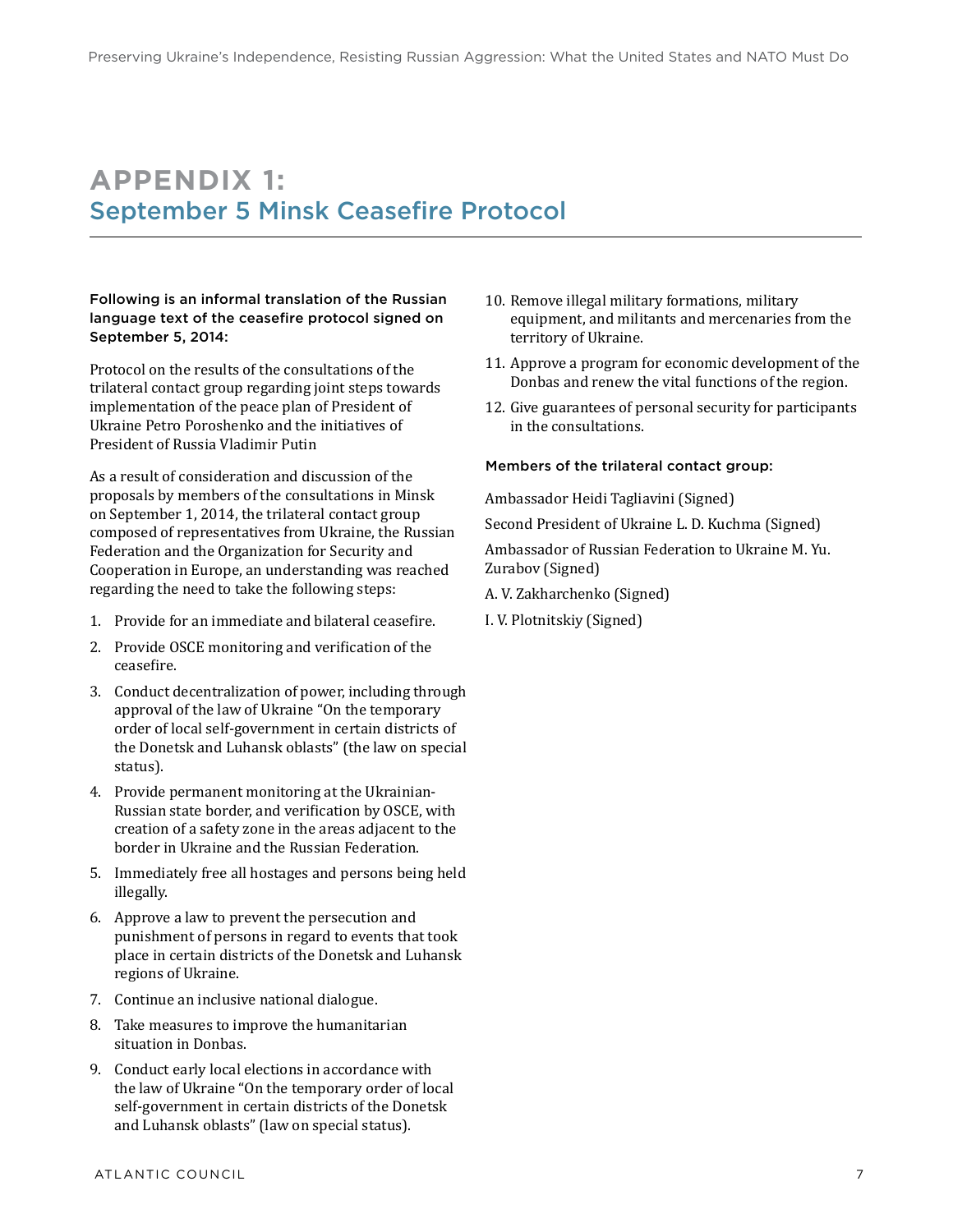# <span id="page-11-0"></span>**APPENDIX 2:** Russian/Separatist Military Advantages

Russian and separatist forces enjoy significant military advantages over the Ukrainian armed forces, including the following:

- *Air superiority:* Russian/separatist forces have denied Ukrainian forces the ability to attack, collect intelligence, maneuver and resupply their forces in Ukraine's sovereign airspace. Ukrainian forces have halted all flight operations in eastern Ukraine due to effective Russian/separatist employment of shoulder-fired man-portable air defense systems (MANPADS), which have downed numerous Ukrainian fixed and rotary-wing aircraft, and advanced radarguided surface-to-air missiles, such as the BUK (NATO designator SA-11/17) which is widely believed to have downed Malaysia Air 17 in July 2014.
- *Intelligence, surveillance and reconnaissance:* Russian/separatist forces employ unmanned aerial vehicles, including the Aesop 100 and 4-post, to overfly Ukrainian forces, often coinciding with artillery and rocket attacks, likely collecting video/ imagery intelligence to aid targeting and to assess attack effectiveness as well as collecting signals intelligence to monitor the mostly unencrypted Ukrainian communications.
- *Command and control (C2):* Russian/separatist forces use secure/encrypted communications systems and their own cell phone network, while Ukrainian forces lack signals intelligence collection or jamming systems to collect or disrupt these capabilities.
- *Electronic warfare:* Russian/separatist forces employ advanced systems to jam communications and GPS signals, disrupting Ukrainian C2, maneuver of forces, air operations and targeting.
- *Artillery and rockets:* Russian/separatist forces employ long-range artillery and multiple launch rocket systems such as the GRAD, with capacity to put large amounts of munitions into a target area at ranges up to 30-40 kilometers.
- *Supply and logistics:* Russian/separatist forces receive supplies from Russia into the Donetsk and Luhansk oblasts through the unsecured Ukraine-Russia border.
- *Sanctuary:* Russia provides advisors, training, weapons, equipment and safe haven for separatists and their Russian partners bound for operations inside Ukraine. Ukrainian forces are prohibited from attacking targets in Russia.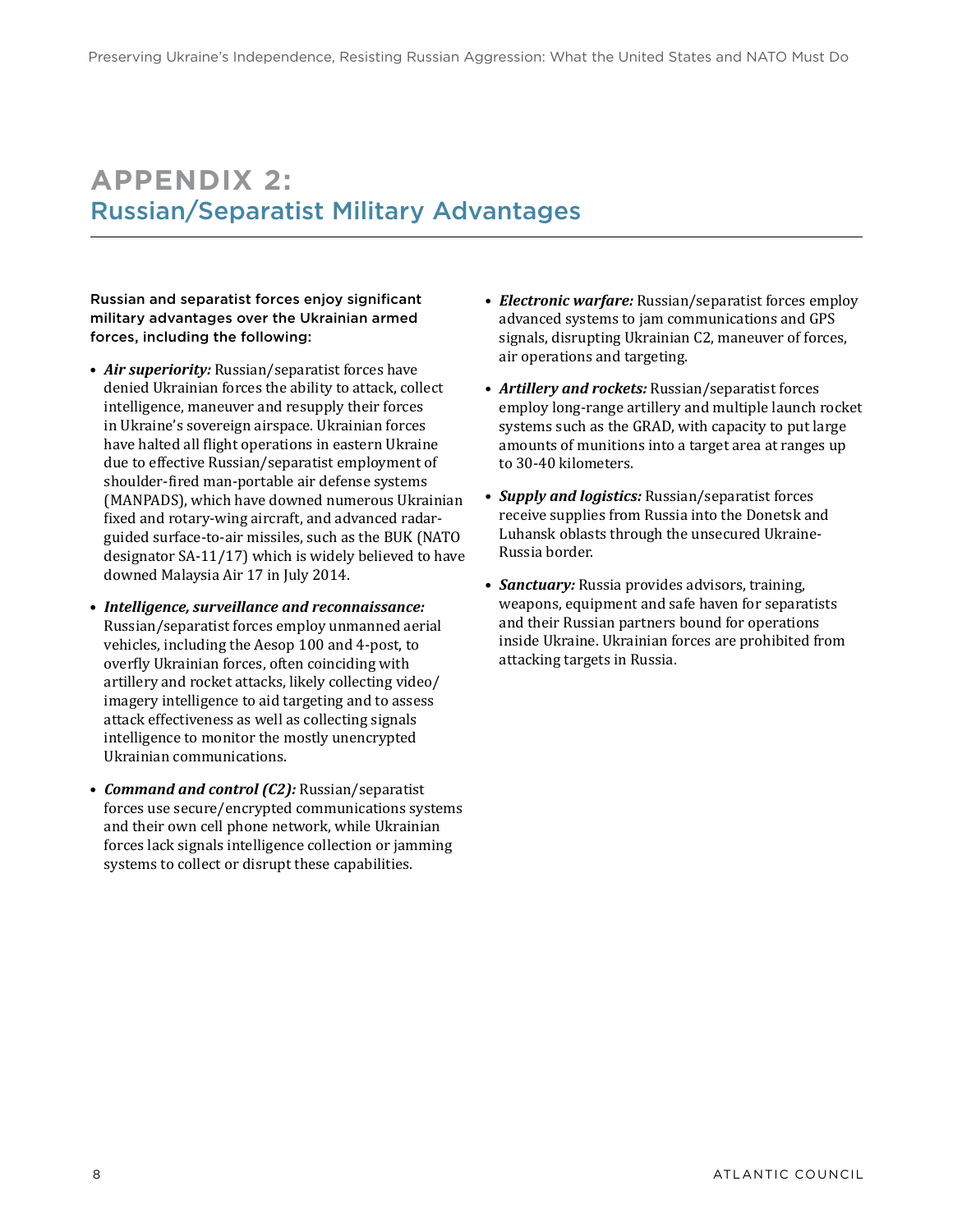### <span id="page-12-0"></span>**APPENDIX 3:** Key Elements of the Ukraine Freedom Support Act of 2014

#### Statement of Policy (Section 3):

"It is the policy of the United States to further assist the Government of Ukraine in restoring its sovereignty and territorial integrity to deter the Government of the Russian Federation from further destabilizing and invading Ukraine and other independent countries."

#### Increased Military Assistance for the Government of Ukraine (Section 6):

"The President is authorized to provide defense articles, defense services, and training to the Government of Ukraine for the purpose of countering offensive weapons and reestablishing the sovereignty and territorial integrity of Ukraine, including anti-tank and anti-armor weapons, crew weapons and ammunition, counterartillery radars to identify and target artillery batteries, fire control, range finder, and optical and guidance and control equipment, tactical troop-operated surveillance drones, and secure command and communications equipment."

#### Presidential Report to Congress Required February 18, 2015:

"Not later than 60 days after the date of the enactment of this Act, the President shall submit a report detailing the anticipated defense articles, defense services, and training to be provided pursuant to this section and a timeline for the provision of such defense articles, defense services, and training."

#### \$350 million authorized (but not appropriated) for fiscal years 2015-2017:

"There are authorized to be appropriated to the Secretary of State \$100,000,000 for fiscal year 2015, \$125,000,000 for fiscal year 2016, and \$125,000,000 for fiscal year 2017."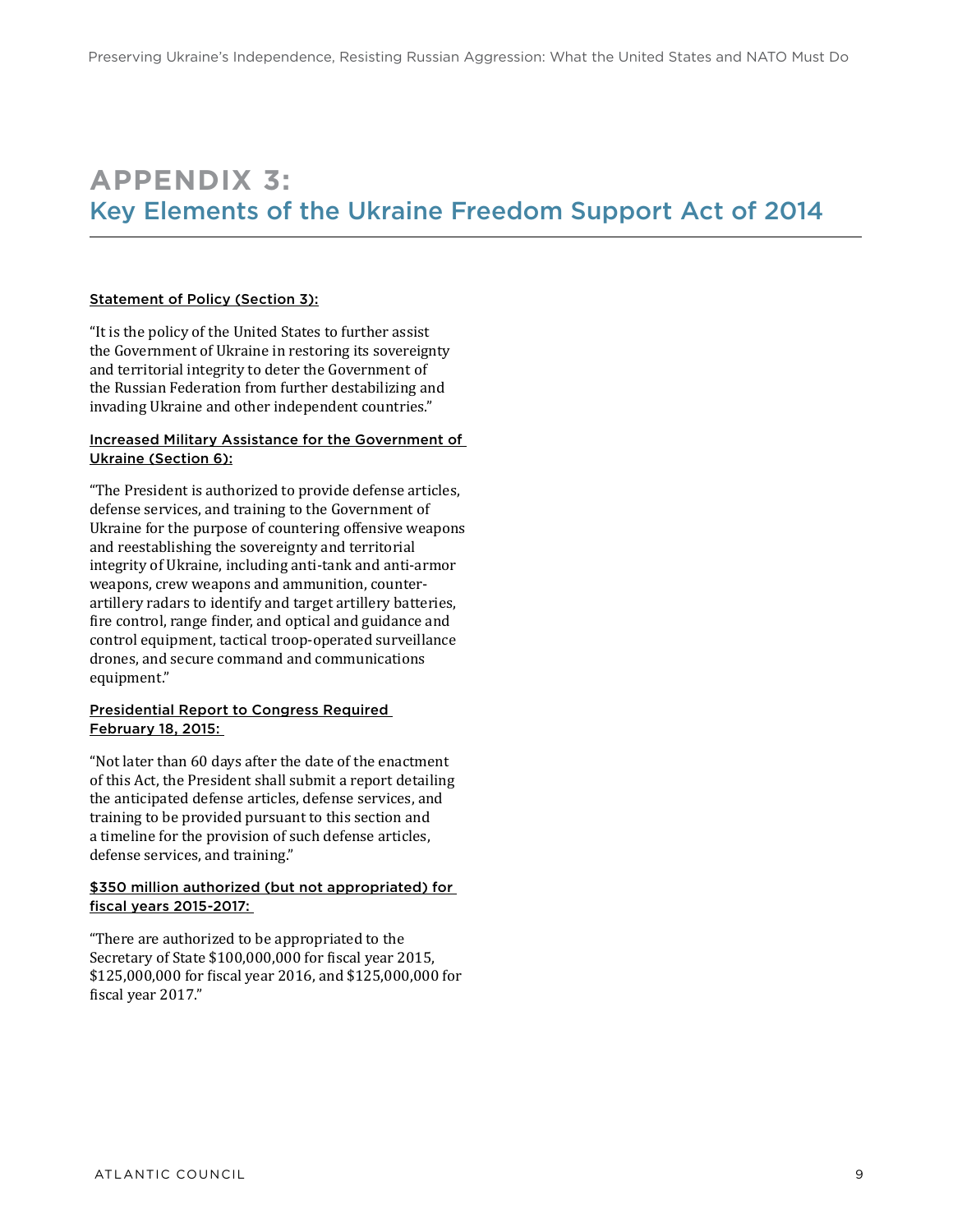# <span id="page-13-0"></span>**APPENDIX 4:** Discussions in Brussels, January 12, 2015

#### List of Individuals Met in Brussels and Mons

- Robert Bell, Defense Advisor, U.S. Mission to NATO
- General Sir Adrian Bradshaw, Deputy Supreme Allied Commander Europe, NATO
- General Philip Breedlove, Supreme Allied Commander Europe, NATO
- Catherine Dale, Senior Advisor to Supreme Allied Commander Europe, NATO
- Kurt Donnelly, Political Advisor, U.S. Mission to NATO
- Ambassador Martin Erdmann, Permanent Representative of the Federal Republic of Germany to NATO
- Rear Admiral Collin Green, Executive Officer, Supreme Allied Commander Europe
- Alice Guitton, Deputy Permanent Representative of France to NATO
- Major General Randy "Church" Kee, Director of Strategy and Policy, U.S. European Command
- Lee Litzenberger, Deputy Chief of Mission, U.S. Mission to NATO
- Ambassador Douglas Lute, U.S. Permanent Representative to NATO
- Håkan Malmqvist, Deputy Chief of Mission of Sweden to NATO
- Ambassador Jacek Najder, Permanent Representative of the Republic of Poland to NATO
- Ambassador Pia Rantala-Engberg, Head of Mission of Finland to NATO
- Jens Stoltenberg, Secretary General, NATO
- Ambassador Alexander Vershbow, Deputy Secretary General, NATO
- Lieutenant General Michel Yakovleff, Vice Chief of Staff, Supreme Headquarters Allied Powers Europe

NATO believes that a large number of Russian military intelligence (GRU) and military officers—estimates ranged from 250 to 1000—are in eastern Ukraine as of about January 12. These officers serve as advisors and trainers to the separatists, as well as to the "volunteers" and others from Russia. They also operate the more sophisticated equipment that Russia has deployed into the Donbas. In recent weeks, NATO has observed a large influx of Russian equipment into eastern Ukraine, including tanks, armored personnel carriers, artillery, and air defense systems, with less effort than before to conceal those movements.

NATO's position is that organized Russian army units were not present as of about January 12 and that the Russian military personnel there were not operating in viable military units. They noted that the Russian army had eight to nine battalion tactical groups and 50,000 troops deployed close to the Ukraine-Russia border on the Russian side. (A significant difference existed between the NATO and Ukrainian assessments on the questions of numbers of Russian troops and presence of organized Russian army units in Donetsk and Luhansk.)

NATO believes that Russian officers are providing training on the use of the equipment that Russia has moved into the Donbas and that Moscow has strengthened command and control (C2) over the separatist units. This combination of influx of equipment, Russian leadership, greater training and improved C2 means that the Russians/separatists have a capability for offensive operations, though NATO believes these units as of about January 12 did not have sufficient logistics for significant operations beyond the current line of contact with Ukrainian forces in Donetsk and Luhansk.

From the January 12 discussions, it was clear that some NATO members did not fully appreciate the threat posed by Russia's more aggressive policies of the past year. Conversely, interest remains strong among some in attaining a settlement that would allow for an end to sanctions.

Some NATO member states—the Baltic States, Poland, Canada, and perhaps Britain—might be prepared to provide lethal military assistance to Ukraine if the United States were to do so. These states are reluctant to go first and run the risk of political exposure, however, when U.S. policy remains one of providing nonlethal assistance only.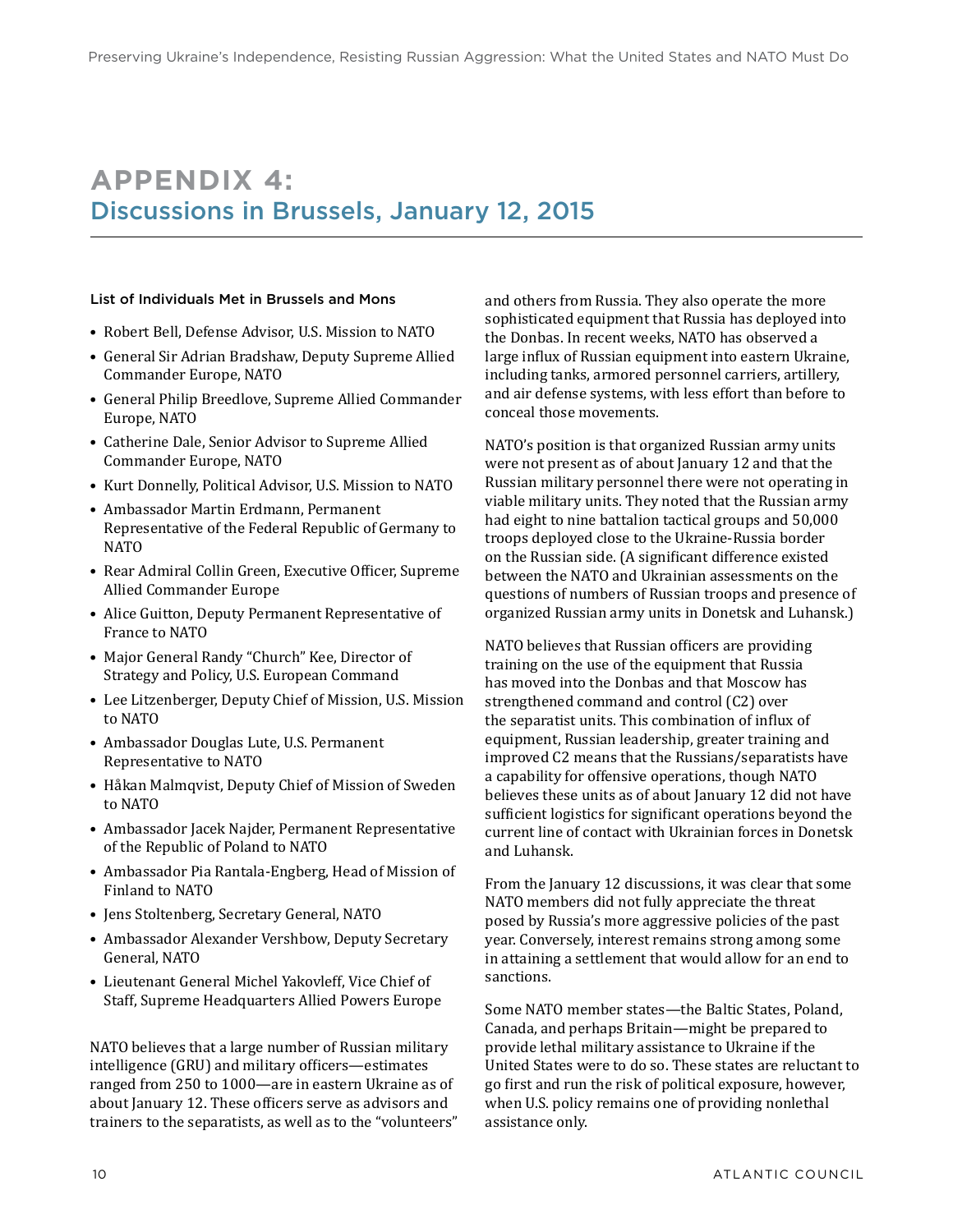# <span id="page-14-0"></span>**APPENDIX 5:** Discussions in Ukraine, January 13-16, 2015

#### List of Individuals Met in Kyiv and Kramatorsk

- Michael Bociurkiw, Spokesperson, OSCE Special Monitoring Mission to Ukraine
- Boris Boyko, Chairman of the Supervisory Board, Charitable Fund for War Veterans and Participants of the Antiterrorist Operation
- Valeriy Chaliy, Deputy Head, Administration of the President of Ukraine
- Bohdan Chomiak, Board Director, Charitable Fund for War Veterans and Participants of the Antiterrorist **Operation**
- Colonel Joseph Hickox, Defense Attaché, U.S. Embassy, Kyiv
- General Leonid Holopatiuk, Deputy Chief of Staff, Armed Forces of Ukraine
- Oleksiy Honcharenko, Member of Parliament (Bloc of Petro Poroshenko)
- Volodymyr Horbulin, Head, National Institute of Strategic Studies and Advisor to the President of Ukraine
- Pavlo Klimkin, Minister of Foreign Affairs of Ukraine
- Ivanna Klympush-Tsintsadze, Member of Parliament (Bloc of Petro Poroshenko)
- Igor Lepsha, Board Director, Charitable Fund for War Veterans and Participants of the Antiterrorist **Operation**
- Petro Mekhed, Deputy Minister of Defense of Ukraine
- Sergey Mikhaylenko, Chairman, Charitable Fund for War Veterans and Participants of the Antiterrorist Operation
- Valentyn Nalyvaichenko, Head, Security Service of Ukraine
- Colonel Nozdrachov, Head, Civil-Military Cooperation (CIMIC), Armed Forces of Ukraine
- Major Jason Parker, Air Attaché, U.S. Embassy, Kyiv
- Serhiy Pashynskyi, Member of Parliament and Head, Parliamentary Committee on National Security and Defense
- Anatoliy Pinchuk, Chairman, Civic Assembly of Ukraine
- Vadym Prystaiko, Deputy Minister of Foreign Affairs of Ukraine
- Ambassador Geoffrey Pyatt, U.S. Ambassador to Ukraine
- Oleksiy Ryabchyn, Member of Parliament (Batkivshchyna)
- Ostap Semeriak, Member of Parliament (People's Front)
- Major General Oleksandr Sirskiy, Commander, "Anti-Terror Operation," Armed Forces of Ukraine
- Colonel General Ihor Smeshko, Head, Joint Intelligence Committee and Advisor to the President of Ukraine
- Serhiy Sobolev, Member of Parliament (Batkivshchyna)
- Wolfgang Sporrer, Political Analyst, OSCE Special Monitoring Mission to Ukraine
- Borys Tarasyuk, Member of Parliament (Batkivshchyna) and former Foreign Minister of Ukraine
- Oleksandr Turchynov, Secretary, National Security and Defense Council of Ukraine
- Ivan Vinnyk, Member of Parliament and Secretary, Parliamentary Committee on National Security and Defense

Ukrainian interlocutors were understandably concerned regarding Russian actions in eastern Ukraine and possible future intentions. They noted that the Russians/ separatists have steadily expanded the territory under their control since the September 5 ceasefire and currently occupy about 500 square kilometers more territory than four months ago. There is some concern that Moscow might aim to take all of the Donetsk and Luhansk oblasts. There seemed to be less concern about a Russian drive to take Mariupol and continue on to seize a land bridge to Crimea. Some interlocutors noted preparations for partisan warfare in the event that Russia occupied further Ukrainian territory. One cited the experience learned from Afghan fighters in the 1980s.